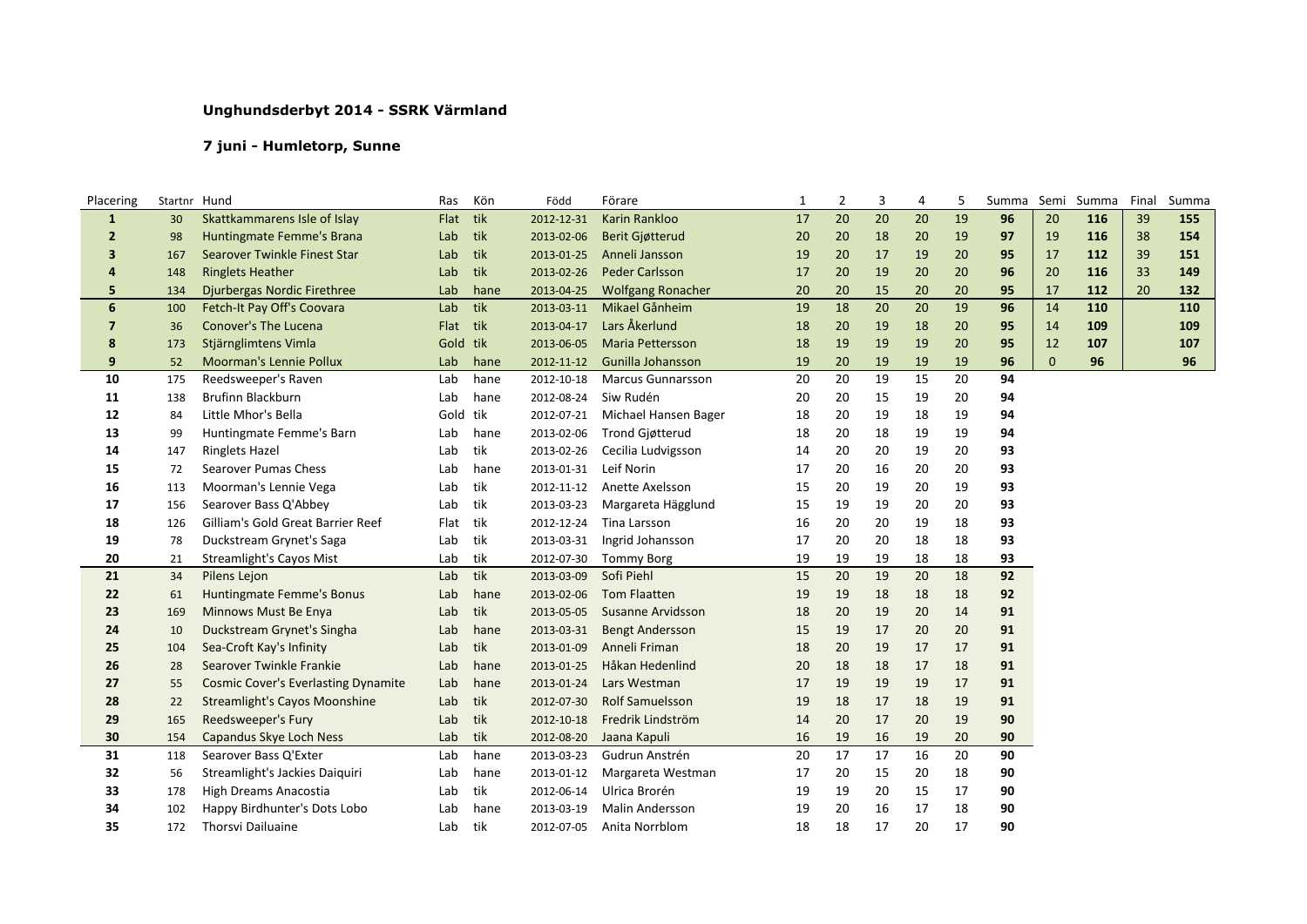| 36 | 166 | Varmgärdes Ilis                        | Lab      | hane | 2013-04-21 | Ann Lundqvist              | 18 | 17 | 17 | 20 | 18 | 90 |  |
|----|-----|----------------------------------------|----------|------|------------|----------------------------|----|----|----|----|----|----|--|
| 37 | 51  | Moorman's Lennie Cor Caroli            | Lab      | hane | 2012-11-12 | Ulla Arvidsson Rajajärvi   | 20 | 15 | 15 | 20 | 19 | 89 |  |
| 38 | 80  | Vindögats Snöyra                       | Gold tik |      | 2013-03-01 | Sara Runesdotter           | 13 | 20 | 18 | 20 | 18 | 89 |  |
| 39 | 9   | Svartalwen's Zaia Egon                 | Flat     | hane | 2013-04-14 | Ann Edvinsson              | 18 | 13 | 19 | 20 | 19 | 89 |  |
| 40 | 54  | Vindögats Solstråle                    | Gold tik |      | 2013-03-01 | Kicki Liliehöök            | 15 | 20 | 18 | 18 | 18 | 89 |  |
| 41 | 74  | <b>Feedback's American Spirits</b>     | Flat     | hane | 2013-03-25 | Mari Iduly                 | 15 | 17 | 20 | 18 | 19 | 89 |  |
| 42 | 177 | Searover Twinkle Flash                 | Lab      | hane | 2013-01-25 | <b>Malin Nordlund</b>      | 20 | 20 | 17 | 14 | 17 | 88 |  |
| 43 | 162 | Reedsweeper's Raptor                   | Lab      | hane | 2012-10-18 | Cia Karlstrand             | 19 | 17 | 19 | 13 | 20 | 88 |  |
| 44 | 101 | Happy Birdhunter's Dots Pink Lady      | Lab      | tik  | 2013-03-19 | Annika Hansson             | 17 | 20 | 16 | 19 | 16 | 88 |  |
| 45 | 105 | Searover Bass Q'Diesel                 | Lab      | hane | 2013-03-23 | Maria Björklund            | 18 | 18 | 15 | 18 | 19 | 88 |  |
| 46 | 11  | <b>Streamlights Cayos Marston Moor</b> | Lab      | hane | 2012-07-30 | Cecilia Ungerstedt         | 10 | 18 | 20 | 19 | 20 | 87 |  |
| 47 | 93  | Sea-Croft Neah                         | Lab      | tik  | 2012-12-10 | Kajsa Fagerström           | 14 | 20 | 14 | 19 | 20 | 87 |  |
| 48 | 160 | Varmgärdes Skrållan                    | Lab      | tik  | 2013-04-21 | Maria Eriksson             | 12 | 20 | 17 | 19 | 19 | 87 |  |
| 49 | 142 | Rockdove's Top Gun                     | Lab      | hane | 2013-04-16 | Lars Andersson             | 20 | 17 | 17 | 18 | 15 | 87 |  |
| 50 | 155 | Little Mhor's NeMo                     | Gold     | hane | 2012-07-21 | <b>Tina Hansson</b>        | 18 | 20 | 15 | 17 | 17 | 87 |  |
| 51 | 122 | Gilliam's Gold Victoria Falls          | Flat     | tik  | 2012-12-24 | <b>Rolf Kjellgvist</b>     | 15 | 20 | 17 | 18 | 17 | 87 |  |
| 52 | 8   | Searover Pumas Cayci                   | Lab      | tik  | 2013-01-31 | Carina Lundin              | 13 | 19 | 19 | 18 | 17 | 86 |  |
| 53 | 59  | Oakshoot's She's A Maneater            | Flat     | tik  | 2012-10-10 | Tina Engström              | 14 | 19 | 18 | 18 | 17 | 86 |  |
| 54 | 24  | <b>Huntrets Stallskrik</b>             | Lab      | tik  | 2013-02-09 | Ann Sjöström               | 16 | 18 | 18 | 16 | 18 | 86 |  |
| 55 | 79  | Feedback's American Dream              | Flat     | tik  | 2013-03-25 | Pia Schenström Thunberg    | 16 | 19 | 19 | 17 | 15 | 86 |  |
| 56 | 116 | <b>Bradfields Han Solo</b>             | Lab      | hane |            | Henrik Møller Rasmussen    | 17 | 20 | 14 | 14 | 20 | 85 |  |
| 57 | 42  | Like'ims Norton                        | Lab      | hane | 2012-07-14 | Eva Ferm                   | 19 | 19 | 8  | 19 | 20 | 85 |  |
| 58 | 70  | Engsboda Special Gravel                | Flat     | tik  | 2013-03-22 | Birgitta Ahnelöv           | 20 | 19 | 12 | 20 | 13 | 84 |  |
| 59 | 12  | Rockdove's Heavy Horizon               | Lab      | hane | 2013-04-16 | Jan Juhlin                 | 12 | 20 | 17 | 19 | 16 | 84 |  |
| 60 | 152 | Sea-Croft Nimble                       | Lab      | tik  | 2012-12-10 | Elin Rynger                | 15 | 20 | 17 | 13 | 19 | 84 |  |
| 61 | 125 | Gilliam's Gold Aurora Borealis         | Flat     | tik  | 2012-12-24 | <b>Elisabet Vintermark</b> | 16 | 20 | 14 | 19 | 15 | 84 |  |
| 62 | 164 | Like'ims Queen Ash                     | Lab      | tik  | 2013-05-08 | Lisa Hansson               | 19 | 18 | 17 | 14 | 16 | 84 |  |
| 63 | 109 | Searover Jades Marilyn M               | Lab      | tik  | 2013-07-30 | <b>Claire Nicol</b>        | 14 | 17 | 18 | 18 | 17 | 84 |  |
| 64 | 124 | Sort Guld Mark The Teal                | Flat     | hane | 2013-04-16 | Elena Jans                 | 18 | 16 | 15 | 18 | 17 | 84 |  |
| 65 | 18  | <b>Actualis Blue Surprise</b>          | Flat     | tik  | 2012-06-21 | <b>Monica Blomqvist</b>    | 16 | 12 | 15 | 20 | 20 | 83 |  |
| 66 | 96  | <b>Zetastar Special Totem</b>          | Lab      | hane | 2013-02-08 | Lotta Ahlberg Wennersten   | 15 | 18 | 13 | 19 | 18 | 83 |  |
| 67 | 112 | Searover Bass Q'Caddie                 | Lab      | hane | 2013-03-23 | <b>Tina Boltorp</b>        | 19 | 20 | 14 | 9  | 20 | 82 |  |
| 68 | 17  | Gilliam's Gold Wisdom And Courage      | Flat     | tik  | 2013-02-11 | Margareta Kron             | 20 | 8  | 16 | 20 | 18 | 82 |  |
| 69 | 37  | <b>Stargolds Dt Abbey Lady Mary</b>    | Lab      | tik  | 2013-01-01 | Janerik Persson            | 18 | 20 | 10 | 15 | 19 | 82 |  |
| 70 | 132 | Djurbergas Damm Teal                   | Lab      | hane | 2013-03-17 | <b>Einar Osnes</b>         | 12 | 20 | 15 | 16 | 19 | 82 |  |
| 71 | 120 | <b>Moorman's Lennie Sirius</b>         | Lab      | hane | 2012-11-12 | Lisa Falck                 | 14 | 20 | 18 | 14 | 16 | 82 |  |
| 72 | 131 | Gilliam's Gold Father Of The Gods      | Flat     | hane | 2013-02-11 | Krister Wall               | 19 | 18 | 13 | 18 | 14 | 82 |  |
| 73 | 136 | Rockdove's Sling Shot                  | Lab      | hane | 2012-06-11 | Stefan Ebenhard            | 19 | 14 | 18 | 16 | 14 | 81 |  |
| 74 | 23  | Sea-Croft Kay's Iowa                   | Lab      | tik  | 2013-01-09 | Annelie Samuelsson         | 16 | 12 | 18 | 17 | 18 | 81 |  |
| 75 | 53  | Goldwish Rut Long                      | Gold tik |      | 2012-10-18 | Lovisa Persson             | 14 | 19 | 10 | 18 | 19 | 80 |  |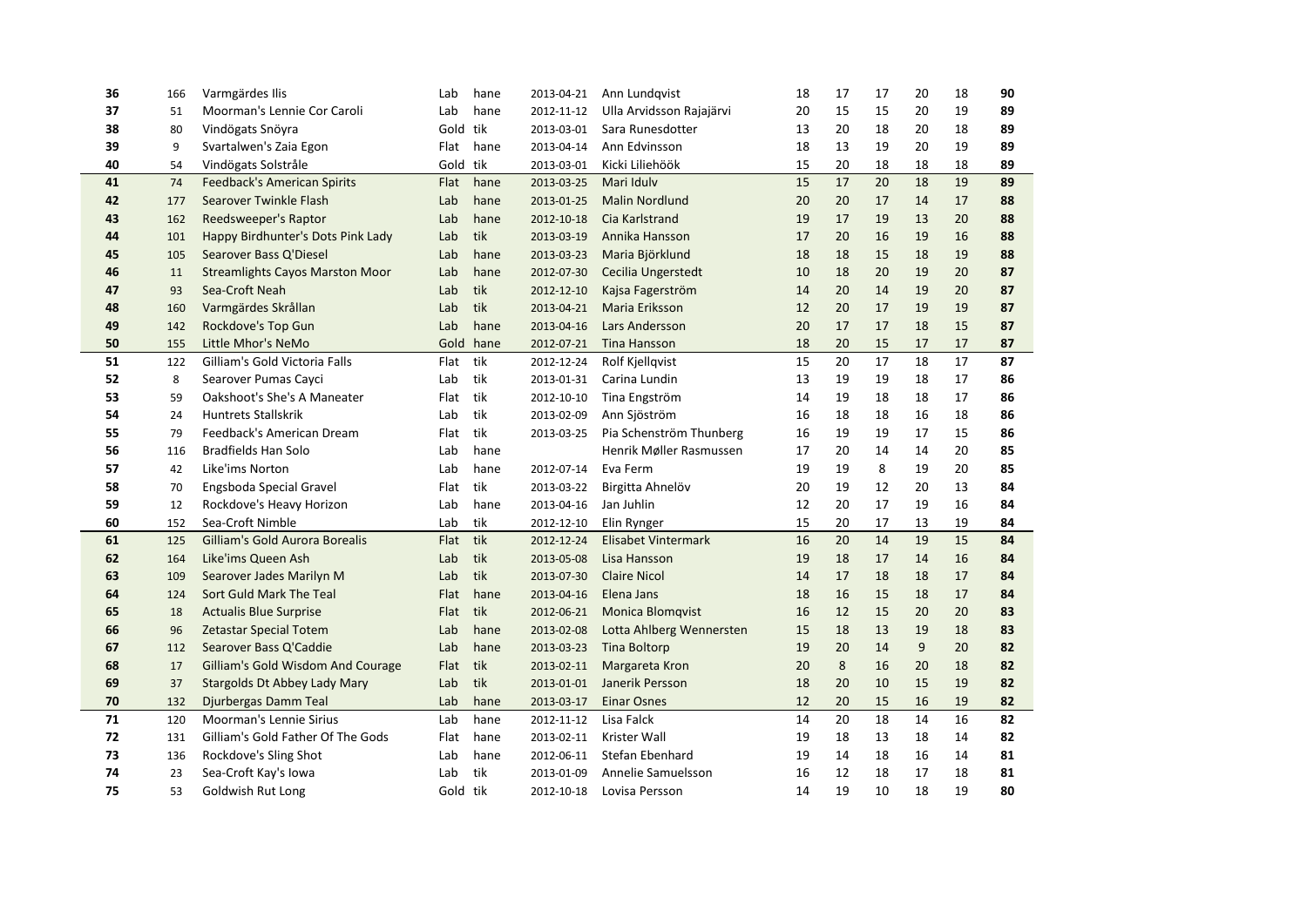| 76         | 127            | Møllerstuens Kayla Alfred                                    |             | Gold hane   | 2013                     | <b>Trude Hustad Krogh</b>        | 4                 | 20                 | 19                 | 19                 | 17       | 79       |
|------------|----------------|--------------------------------------------------------------|-------------|-------------|--------------------------|----------------------------------|-------------------|--------------------|--------------------|--------------------|----------|----------|
| 77         | 15             | Reedsweeper's Hellcat                                        | Lab         | tik         | 2012-10-18               | Jonas Bylin                      | 8                 | 18                 | 15                 | 20                 | 18       | 79       |
| 78         | 45             | Conover's The Dragon                                         | Flat        | hane        | 2013-04-17               | Kenneth Lundin                   | 14                | 19                 | 10                 | 18                 | 18       | 79       |
| 79         | 41             | Svartalwen's Zaia Vilje                                      | Flat        | hane        | 2013-04-14               | Susanna Hultman                  | 16                | 16                 | 15                 | 16                 | 16       | 79       |
| 80         | 108            | Searover Jades Frank S                                       | Lab         | hane        | 2013-07-30               | Maud Eklund                      | 12                | 18                 | 12                 | 20                 | 16       | 78       |
| 81         | 158            | Moorman's Lennie Aquila                                      | Lab         | tik         | 2012-11-12               | Ann Arnerlöv                     | 12                | 20                 | 16                 | 13                 | 16       | 77       |
| 82         | 26             | Svartalwen's Zaia Mira                                       | Flat        | tik         | 2013-04-14               | Inga-Lill Nöjd                   | 16                | 13                 | 15                 | 14                 | 19       | 77       |
| 83         | 76             | Meadowlark Lochleven                                         | Lab         | hane        | 2012-12-23               | <b>Anders Larsson</b>            | 14                | 17                 | 14                 | 18                 | 14       | 77       |
| 84         | 71             | Björshult Colour Of Justice                                  | Flat        | hane        | 2013-01-03               | <b>Clas Ericsson</b>             | 12                | 19                 | 14                 | 19                 | 12       | 76       |
| 85         | $\overline{3}$ | <b>Thorsvi Dalwhinnie</b>                                    | Lab         | tik         | 2012-07-05               | Helén Dahlqvist                  | 16                | 19                 | 11                 | 15                 | 15       | 76       |
| 86         | 88             | Cynhinfa Nabil                                               | Lab         | hane        | 2013-03-03               | Helena Eliasson                  | 16                | 18                 | 20                 | 15                 | 6        | 75       |
| 87         | 146            | Rockdove's Cherry Vanilla                                    | Lab         | tik         | 2013-04-16               | <b>Christina Carlsson</b>        | 18                | 10                 | 19                 | 15                 | 13       | 75       |
| 88         | 91             | Sort Guld Le Bijou De La Castafiore                          | Flat        | tik         | 2012-10-07               | Mia Johansson                    | 14                | 19                 | 17                 | 8                  | 17       | 75       |
| 89         | 140            | Reedsweeper's Spitfire                                       | Lab         | tik         | 2012-10-18               | Anna Ekström                     | 8                 | 18                 | 14                 | 17                 | 18       | 75       |
| 90         | 60             | Feedback's American Courage                                  | Flat        | hane        | 2013-03-25               | Karin Helin Lindqvist            | 12                | 20                 | 15                 | 18                 | 8        | 73       |
| 91         | 27             | Dimhöjdens Lykke Af Izar                                     | Lab         | tik         | 2012-06-19               | Linda Loodh                      | 12                | 18                 | 18                 | 8                  | 17       | 73       |
| 92         | 40             | Ryegate's Walk This Way                                      | Flat        | tik         | 2013-03-21               | Ewa Haag                         | 18                | 18                 | 12                 | 12                 | 13       | 73       |
| 93         | 87             | Capandus Skye Loch Lochy                                     | Lab         | hane        | 2012-08-20               | Mats Berndtsson                  | 18                | 17                 | 8                  | 16                 | 14       | 73       |
| 94         | $\overline{2}$ | <b>Actualis Blue Story</b>                                   | Flat        | hane        | 2012-06-21               | Yvonne Jönsson                   | 12                | 17                 | 17                 | 15                 | 12       | 73       |
| 95         | 31             | Dimhöjdens Vega Af Izar                                      | Lab         | tik         | 2012-06-19               | Charlotte Rydin                  | 6                 | 16                 | 19                 | 15                 | 15       | 71       |
|            |                |                                                              | Flat        | tik         | 2013-03-04               | Camilla Jakobsen                 | 10                | 17                 | 19                 | $\overline{7}$     | 17       | 70       |
| 96         | 16             | Starflats Astra                                              |             |             |                          |                                  |                   |                    |                    |                    |          |          |
| 97         | 121            | Viltvårdarns Yster                                           | Lab         | hane        | 2013-02-04               | Inger Mellquist                  | 12                | 18                 | 12                 | 14                 | 13       | 69       |
| 98         | 43             | Thorsvi Dalmore                                              | Lab         | hane        | 2012-07-05               | Linn Abrahamsson                 | 10                | 10                 | 15                 | 14                 | 15       | 64       |
| 99         | 14             | Djurbergas Damm Mallard                                      | Lab         | tik         | 2013-03-17               | Linnéa Karls                     | 10                | 17                 | 13                 | 6                  | 16       | 62       |
|            |                |                                                              |             |             |                          |                                  |                   |                    |                    |                    |          |          |
| 100        | 174            | <b>High Dreams Picadilly</b>                                 | Lab         | tik         | 2013-06-17               | Daniel Brogvist                  | 20                | 20                 | 18                 | $\mathbf 0$        | 20       | 78       |
| 101        | 144            | Capandus Skye Loch Baile                                     | Lab         | hane        | 2012-08-20               | <b>Charlotte Wotz Ader</b>       | 17                | 19                 | $\mathbf{0}$       | 18                 | 20       | 74       |
| 102        | 103            | <b>Reedsweeper's Mirage</b>                                  | Lab         | tik         | 2012-10-18               | Ingrid Eriksson                  | 18                | $\mathbf{0}$       | 17                 | 19                 | 19       | 73       |
| 103        | 57             | <b>Goldwish Dagmar Long</b>                                  | Gold tik    |             | 2012-10-18               | Lena Lång                        | $\mathbf 0$       | 20                 | 15                 | 18                 | 19       | 72       |
| 104        | 20<br>151      | Capandus Skye Loch Shiel                                     | Lab         | tik         | 2012-08-20               | <b>Catarina Svenningsson</b>     | 12<br>14          | $\mathbf{0}$<br>20 | 19<br>16           | 19<br>$\mathbf{0}$ | 20       | 70       |
| 105        |                | Searover Bass Q'Sam<br><b>Comics Midsummer Dawn</b>          | Lab         | hane        | 2013-03-23               | Anna Qvarfort                    |                   | $\mathbf{0}$       |                    |                    | 19       | 69       |
| 106        | 19<br>94       |                                                              | Flat        | tik         | 2012-06-23               | Göran Mellgren                   | 16                | 17                 | 16                 | 18                 | 19       | 69       |
| 107        | 145            | <b>Actualis Blue Sensation</b><br><b>Thorsvi Dufftown</b>    | Flat        | tik         | 2012-06-21               | Veronica Kivi<br>Eva Meiton      | $\mathbf 0$<br>16 | 19                 | 17<br>$\mathbf{0}$ | 18<br>14           | 17       | 69<br>67 |
| 108<br>109 | 106            | Searover Bass Q'Rosie                                        | Lab         | tik         | 2012-07-05<br>2013-03-23 |                                  | 16                | $\mathbf{0}$       | 13                 | 19                 | 18       | 66       |
| 110        | 176            |                                                              | Lab<br>Flat | tik<br>hane | 2013-05-06               | Leif Björklund                   | 18                | $\mathbf 0$        | 16                 | 14                 | 18<br>18 | 66       |
| 111        | 48             | Dogleg's Albatross                                           | Lab         | tik         | 2013-03-11               | Pia Björklund<br>Regina Forsgren | 18                | $\Omega$           | 8                  | 20                 | 19       | 65       |
| 112        | 157            | Fetch-It Pay Off's Cassidy<br>Huntingmate Femme's Black Kira | Lab         | tik         | 2013-02-06               | Ole J. Andersen                  | 14                | 17                 | 14                 | 0                  | 20       | 65       |
| 113        | 5              | <b>Starflats Pollux</b>                                      | Flat        | hane        | 2013-03-04               | Jan Bergendahl                   | 16                | 20                 | 16                 | 0                  | 13       | 65       |
| 114        | 25             | Djurbergas Mercury                                           | Lab         | hane        | 2013-01-10               | Mika Innilä                      | 15                | 15                 | 0                  | 20                 | 14       | 64       |